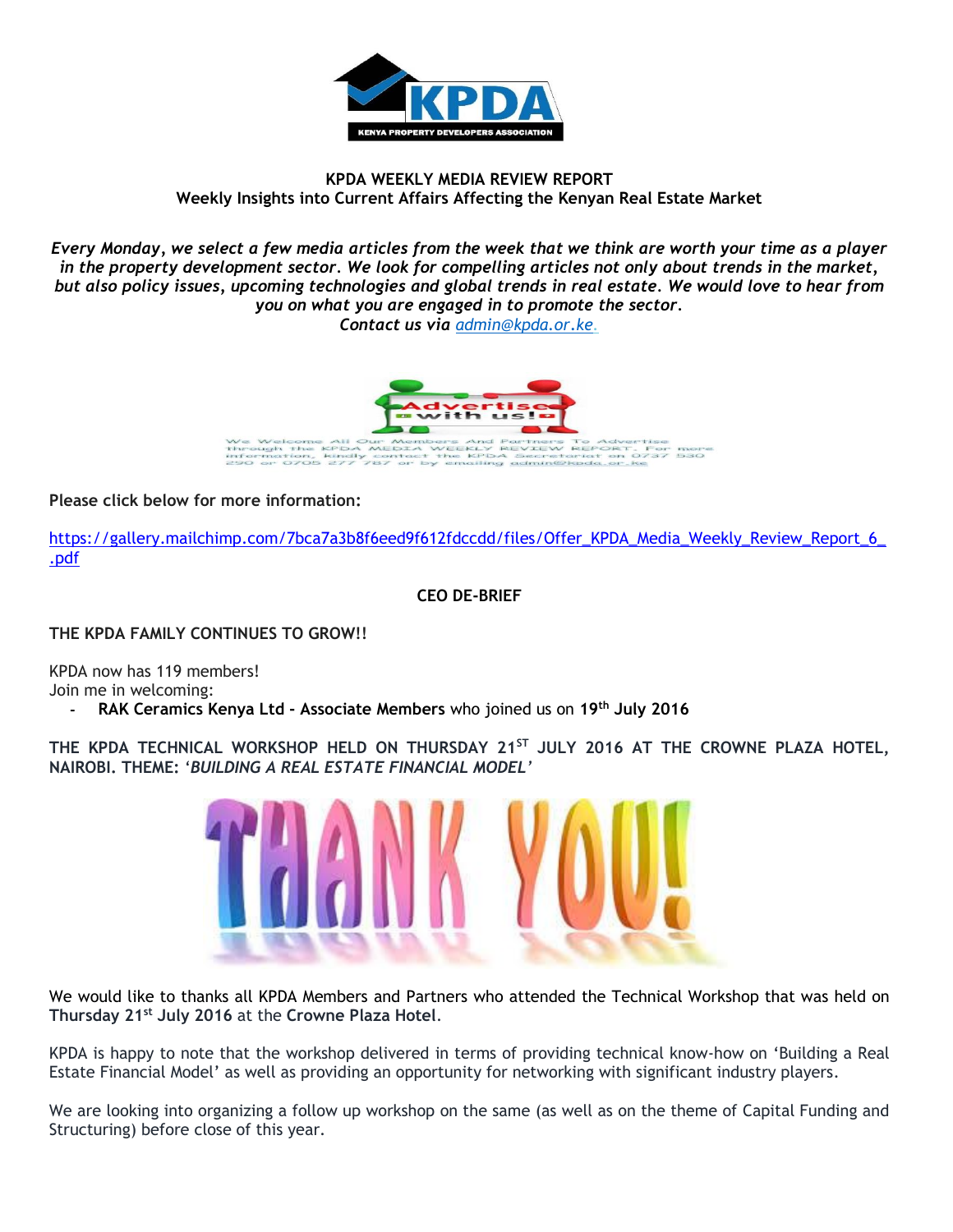#### **NEWMATIC AFRICA LTD OFFERS A TRADE DISCOUNT TO ALL KPDA MEMBERS IN GOOD STANDING!!**

We are happy to inform you that KPDA Premium Member, Newmatic Africa Ltd are offering all KPDA Members in Good Standing a 15% overall discount off all the cost of their goods. Please note that this discount only applies to members who are in good standing with the Association.

An Account Manager has been assigned to KPDA Members whose details are as indicated below:

- **-** Patrick Mutie
- **- Telephone:** 0725 040 085
- **- Email:** [info@newmaticafrica.com](mailto:info@newmaticafrica.com)

*KPDA would like to thank Newmatic Africa Ltd for extending this benefit to our members.*

### **INVITATION TO THE KENYA GREEN BUILDING SOCIETY (KGBS) ANNUAL CONFERENCE, 24TH – 25TH AUGUST 2016 AT THE STRATHMORE BUSINESS SCHOOL, NAIROBI**

Members of KPDA are hereby invited to the **Kenya Green Building Society Annual Conference and Training** to be held from **24th - 26th August 2016** at the **Strathmore Business School**, Nairobi. This is a great opportunity for all attendees to increase their knowledge on Green Buildings, meet and interact with other Green Building enthusiasts from the Kenya Green Building Society (KGBS), Green Building Council South Africa (GBCSA), the Kenyan Government and the private sector as well as enjoy the discounted member rates.

Please find attached the Training and Conference fliers and a call for submission of presentation papers:

[https://gallery.mailchimp.com/7bca7a3b8f6eed9f612fdccdd/files/KGBS\\_August\\_2016\\_Annual\\_Conference\\_Invitation\\_t](https://gallery.mailchimp.com/7bca7a3b8f6eed9f612fdccdd/images/74198087-8dd7-47d7-b4de-68bb5e6c44f1.jpg) [o\\_Participate.pdf](https://gallery.mailchimp.com/7bca7a3b8f6eed9f612fdccdd/images/74198087-8dd7-47d7-b4de-68bb5e6c44f1.jpg)

<https://gallery.mailchimp.com/7bca7a3b8f6eed9f612fdccdd/images/74198087-8dd7-47d7-b4de-68bb5e6c44f1.jpg>

Also, there is an opportunity to be an event sponsor as well as present a paper during the conference as below. Call +254 710 869 547 or email [admin@kenyagreenbuildingsociety.co.ke](mailto:admin@kenyagreenbuildingsociety.co.ke) for more information.

#### **REMINDER INVITATION TO THE RE/MAX HERITAGE WORLD DIASPORA PROPERTY AND INVESTMENT CONFERENCE IN CANADA 2016**

The Re/Max Heritage World Diaspora Property and Investment Conference will take place between 24<sup>th</sup> to 25<sup>th</sup> September 2016 in Toronto and the Expo and Tour will take place between 1st and 2nd October 2016 in Ottawa, Canada.

For reservations and queries, please contact **Faith Mwaura** through the telephone numbers **020 5284779** or **0718 756 254** or by email [fmwaura@remaxheritagediaspora.co.ke.](mailto:fmwaura@remaxheritagediaspora.co.ke) Kindly click on the link below to get more information on this event:

[https://gallery.mailchimp.com/7bca7a3b8f6eed9f612fdccdd/files/ReMax\\_Heritage\\_World\\_Diaspora\\_Expo\\_Canad](https://gallery.mailchimp.com/7bca7a3b8f6eed9f612fdccdd/files/ReMax_Heritage_World_Diaspora_Expo_Canada_September_2016_FLYER_II.01.pdf) [a\\_September\\_2016\\_FLYER\\_II.01.pdf](https://gallery.mailchimp.com/7bca7a3b8f6eed9f612fdccdd/files/ReMax_Heritage_World_Diaspora_Expo_Canada_September_2016_FLYER_II.01.pdf)

If you are interested in sponsoring this event, please download the relevant document using the below link:

[https://gallery.mailchimp.com/7bca7a3b8f6eed9f612fdccdd/files/ReMax\\_Heritage\\_World\\_Diaspora\\_Expo\\_Canad](https://gallery.mailchimp.com/7bca7a3b8f6eed9f612fdccdd/files/ReMax_Heritage_World_Diaspora_Expo_Canada_September_2016_SPONSORSHIP_CATEGORIES.pdf) [a\\_September\\_2016\\_SPONSORSHIP\\_CATEGORIES.pdf](https://gallery.mailchimp.com/7bca7a3b8f6eed9f612fdccdd/files/ReMax_Heritage_World_Diaspora_Expo_Canada_September_2016_SPONSORSHIP_CATEGORIES.pdf)

**PROMOTIONAL OFFER FOR KPDA MEMBERS TO ADVERTISE IN THE KPDA MEDIA WEEKLY REVIEW REPORT AT A DISCOUNT!**

Dear KPDA Members, we are currently running a promotion valid for all our members in good standing to advertise in our *Media Weekly Review Report* at a 10% discount. **Members will now be paying Kshs. 13, 500 for their adverts to appear for a period of four (4) consecutive weeks**. Kindly contact the secretariat on 0737 530 290 or 0705 277 787 to make your booking.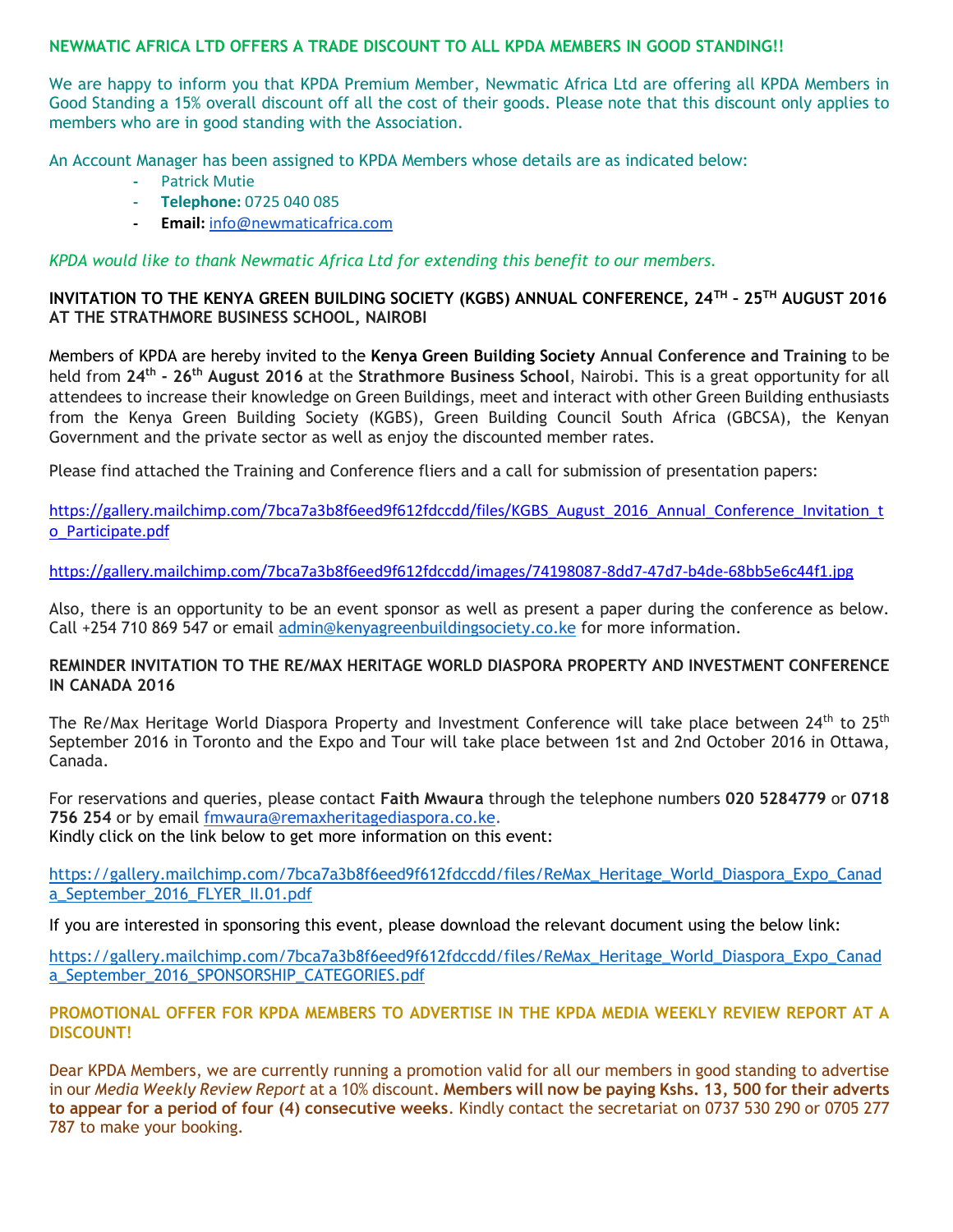#### **PROMOTIONAL OFFER FOR KPDA MEMBERS TO ADVERTISE IN** *THE DEVELOPER'S DIGEST* **IN 2016 FOR A DISCOUNTED FEE!!!**

We would like to invite our members to consider advertising their businesses in the KPDA newsletter, The Developer's Digest. With an audience of over 1, 500 contacts from the whole building and construction industry in Kenya, you are sure to attract interest for your business. For more information, please contact the KPDA secretariat on 0737 530 290 or 0705 277 787.

# **JULY 21ST**

**The Business Daily** | Philip Munyaga | Thursday 21<sup>st</sup> July 2016

#### **KENYA POWER WINS AGAINST WAITIKI IN LAND TRESPASS ROW**

A property owner who sold his 930 acre parcel of land to the government for settlement of squatters has lost a case against [Kenya Power](http://www.businessdailyafrica.com/stocks/-/1322440/1394216/-/shks8s/-/index.html) which he had sued for trespass for putting up its infrastructure on the land. Evanson Kamau Waitiki had his case struck out on the basis that his claim cannot be sustained against the power distribution company due to the settlement he made with the government. [Read More](http://www.businessdailyafrica.com/Corporate-News/Kenya-Power-wins-against-Waitiki-in-land-trespass-row/-/539550/3305104/-/beriv0/-/index.html)

# **The Standard** | Mwaghesha Mkala | Thursday 21<sup>st</sup> July 2016

# **DEVELOPERS UPBEAT FOLLOWING SCRAPPING OF BUILDING LEVIES**

The government's recent decision to scrap construction levies charged by the National Construction Authority (NCA) and National Environment Management Authority (Nema) was a prayer answered for many in the real estate sector. During this year's budget speech last month, Treasury Cabinet Secretary Henry Rotich said the government decided to remove the levies to reduce the cost of doing business. Developers have been paying the NCA 0.5 per cent of the total value of construction projects worth over Sh5 million. [Read More](file:///C:/Users/KPDA/Downloads/Read%20more%20at:%20http:/www.standardmedia.co.ke/lifestyle/article/2000209296/developers-upbeat-following-scrapping-of-building-levies)

# **The Business Daily** | Philip Munyaga | Thursday 21<sup>st</sup> July 2016

#### **STOP SGR UNTIL LAND OWNERS ARE PAID, COURT RULES**

Construction of the Sh327 billion standard gauge railway on a parcel of land in Mombasa will remain suspended as losses continue to mount, the Environment and Land Court has ruled. Lady Justice Ann Omollo said the construction of the SGR will only continue after Sh995, 400,462, which was awarded to African Gas Oil Company Ltd and Miritni Free Port Ltd as compensation, is deposited in a joint escrow interest-earning account. [Read More](http://www.businessdailyafrica.com/Stop-SGR-until-land-owners-are-paid--court-rules/-/539546/3305178/-/vj9ijfz/-/index.html)

#### **JULY 18TH**

# The Business Daily | Charlse Mwaniki | Monday 18<sup>th</sup> July 2016

# **FUSION CAPITAL EXTENDS REIT ORDER-TAKING**

Fusion Capital has extended the sale of its Sh2.3 billion development real estate investment trust (D-Reit) by oneand a half weeks to July 26, saying it will give investors more time to pool funds to buy into the issue. The sale of the D-Reit opened on June 23 and was to run until July 15, with the developer aiming to raise funds to finance the development of Greenwood City, a mixed use real estate project in Meru County. [Read](http://www.businessdailyafrica.com/Corporate-News/-/539550/3299632/-/fhwekiz/-/index.html) More